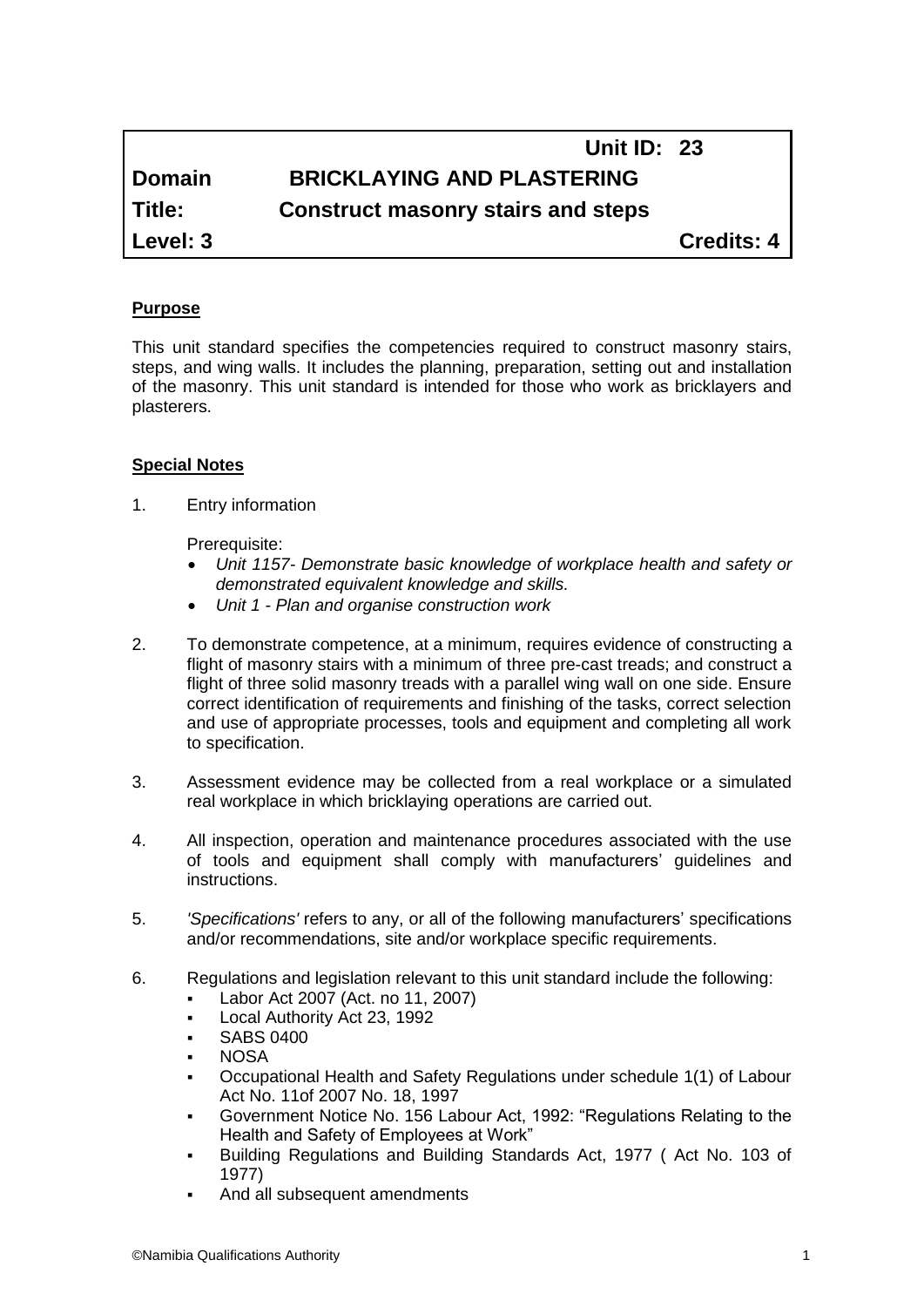## **Quality Assurance Requirements**

This unit standard and others within this subfield may be awarded by institutions which meet the accreditation requirements set by the Namibia Qualifications Authority and the Namibia Training Authority and which comply with the national assessment and moderation requirements. Details of specific accreditation requirements and the national assessment arrangements are available from the Namibia Qualifications Authority and the Namibia Training Authority on [www.nta.com.na](http://www.nta.com.na/)

### **Elements and Performance Criteria**

#### **Element 1: Set out bricks/block work**

#### **Performance Criteria**

- 1.1 Work platform is erected in accordance with regulatory and workplace requirements.
- 1.2 Location and relative level of prepared footing are checked from job drawings and specifications.
- 1.3 Rise and going of flight and individual steps are calculated to codes and workplace requirements.
- 1.4 Flight and individual steps are set out from calculations and job drawings.

## **Element 2: Lay bricks / blocks forming steps and wing walls**

#### **Range**

Materials are to include but are not limited to concrete bricks, masonry blocks, aggregates, cement, lime and pre-cast concrete steps. Materials may include waterproofing materials.

#### **Performance Criteria**

- 2.1 Mortar mix is prepared and checked for conformity and bricks/blocks are laid to specifications, standards and codes.
- 2.2 Base brickwork is constructed to specifications and requirements of standards and codes.
- 2.3 Steps are formed square, level, plumb and true laid to specified bond.
- 2.4 Profile of steps is constructed to bond and design, aligned and plumb to specifications.
- 2.5 Parallel wing walls are formed to step alignment in accordance with specifications.
- 2.6 Jointing is carried out to job specifications.
- 2.7 Brickwork/block work is laid to line and set out with gauge and completed to job drawings, specifications standards and codes.